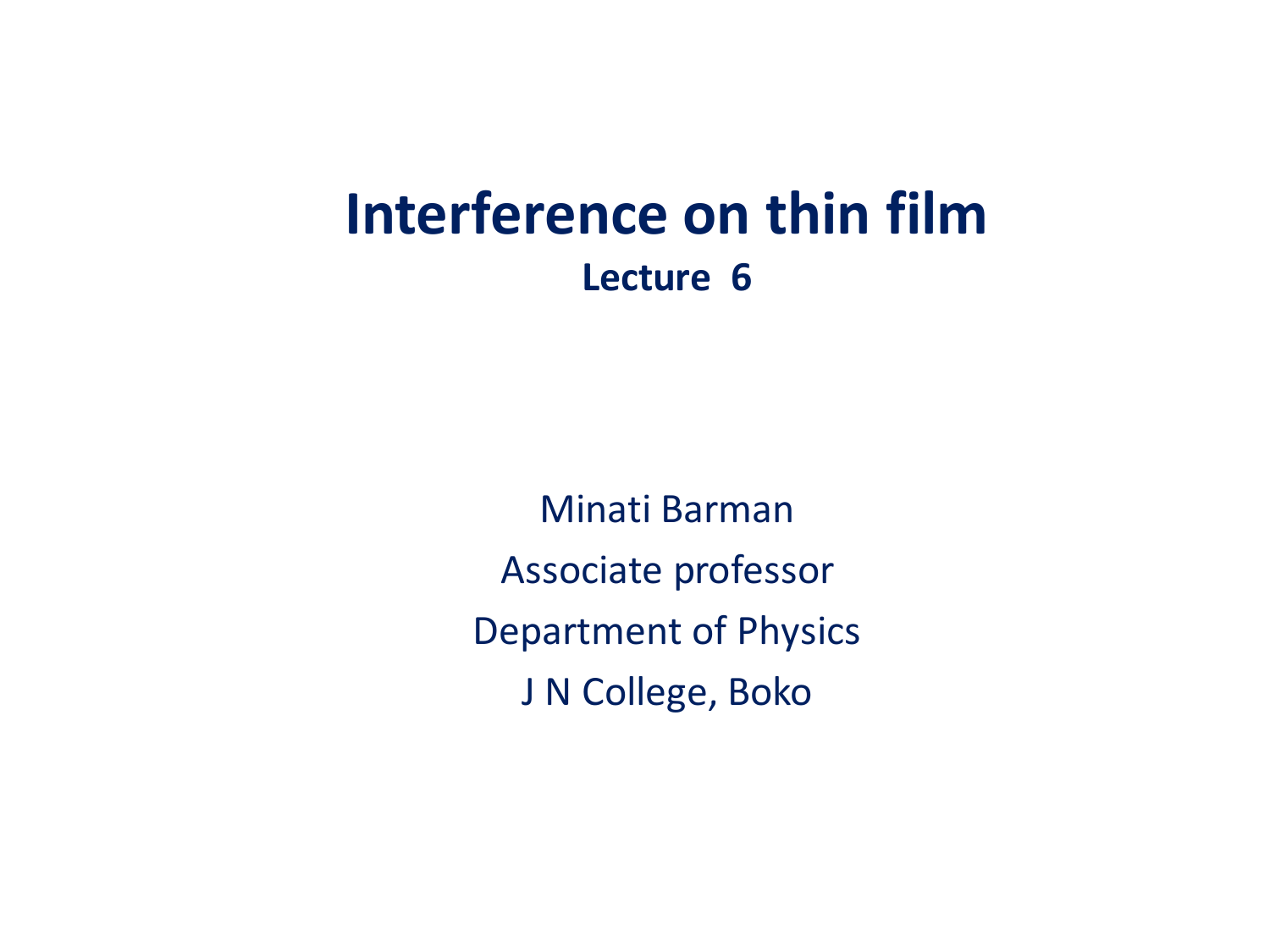Interference on thin film (for reflected system): ABCD is a wedge shaped film enclosing an angle α. PQ is a monochromatic light of wave length λ. i is the angle of incident and r angle of refraction inside the thin film  $r - \alpha$ is the angle of incidence for the 2<sup>nd</sup> surface.

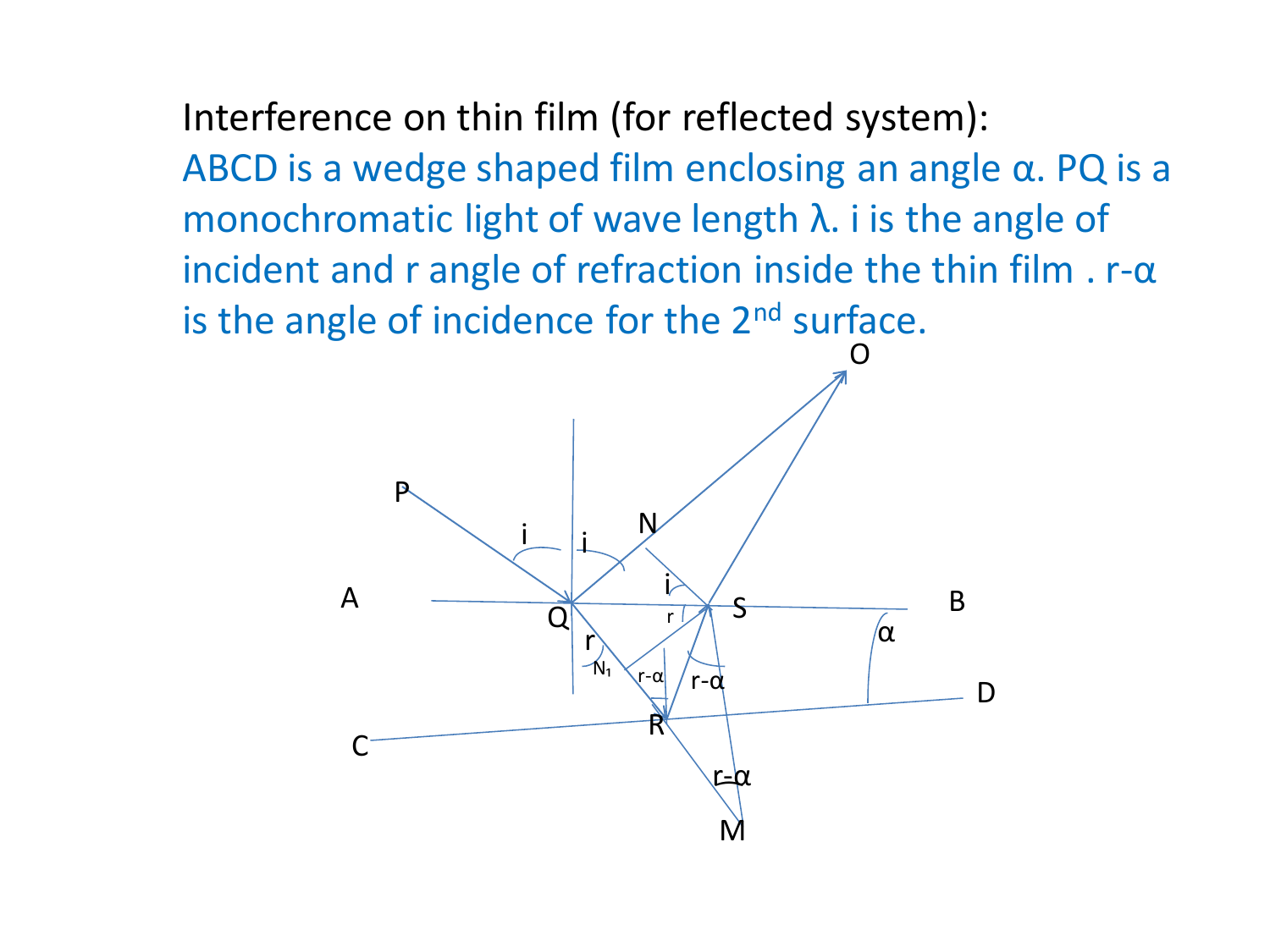The reflected light from surface AB and CD ultimately meet at point O . The intensity at point O depends on the path difference between the two light rays.

If n be the refractive index of the film then path difference

 $l = n (QN_1 + N_1 R + RS) - QN$  …………...(1) From the geometry RS=RM and SL =LM= d ( d thickness of the film at point S)

Now from Snell's law  $n = \sin i / \sin r = \frac{QN/QS}{QN}$  ${QN_1}$  /QS  $QN = n.QN_1$ Putting the value of QN in equation 1 we get  $l = n (N<sub>1</sub>R + RS)$  $=$  n (N<sub>1</sub>R+ RM) = n. N<sub>1</sub>M = n. 2d cos(r-α) …………………(2)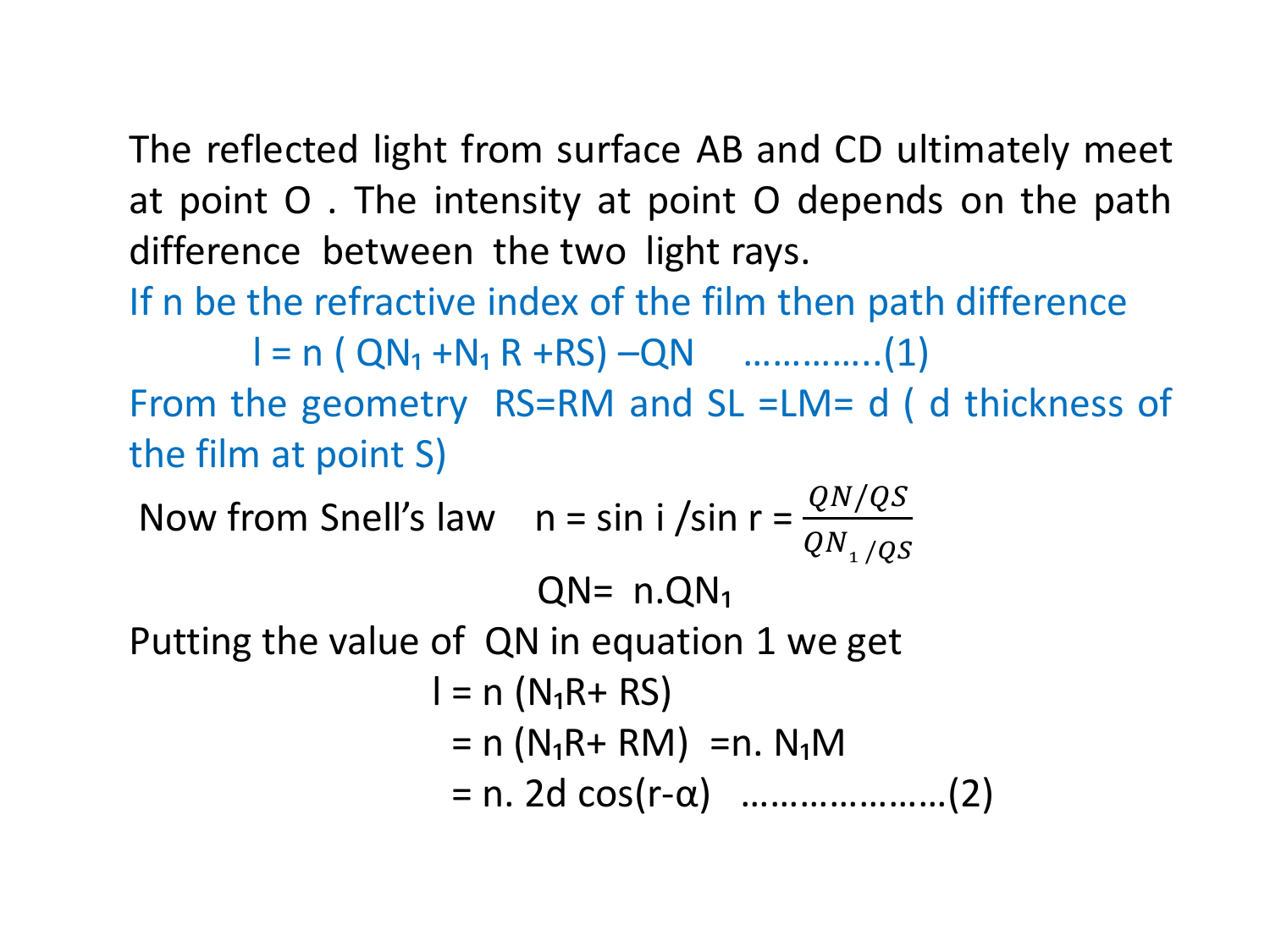Since the light ray suffering reflection from the surface 1 backed by denser medium it suffers a phase difference  $\pi$  and corresponding path difference  $\lambda/2$  hence total path difference between the two interfering wave is

l= 2nd cos (r- $\alpha$ ) +  $\lambda$ /2

## **Conditions for maxima and minima:**

We know that the condition for **bright fringe** at O 2nd cos (r- $\alpha$ ) +  $\lambda$ /2= even multiple of  $\lambda$ /2 2nd cos (r- $\alpha$ ) = odd multiple of  $\lambda/2 = (2m +1)\lambda/2$ where  $m = 0, 1, 2, 3, \ldots$ 

Similarly for **dark fringe** 

2nd cos (r- $\alpha$ ) = even multiple of  $\lambda/2$ = (2m)λ/2

Note that for a parallel film  $\alpha = 0$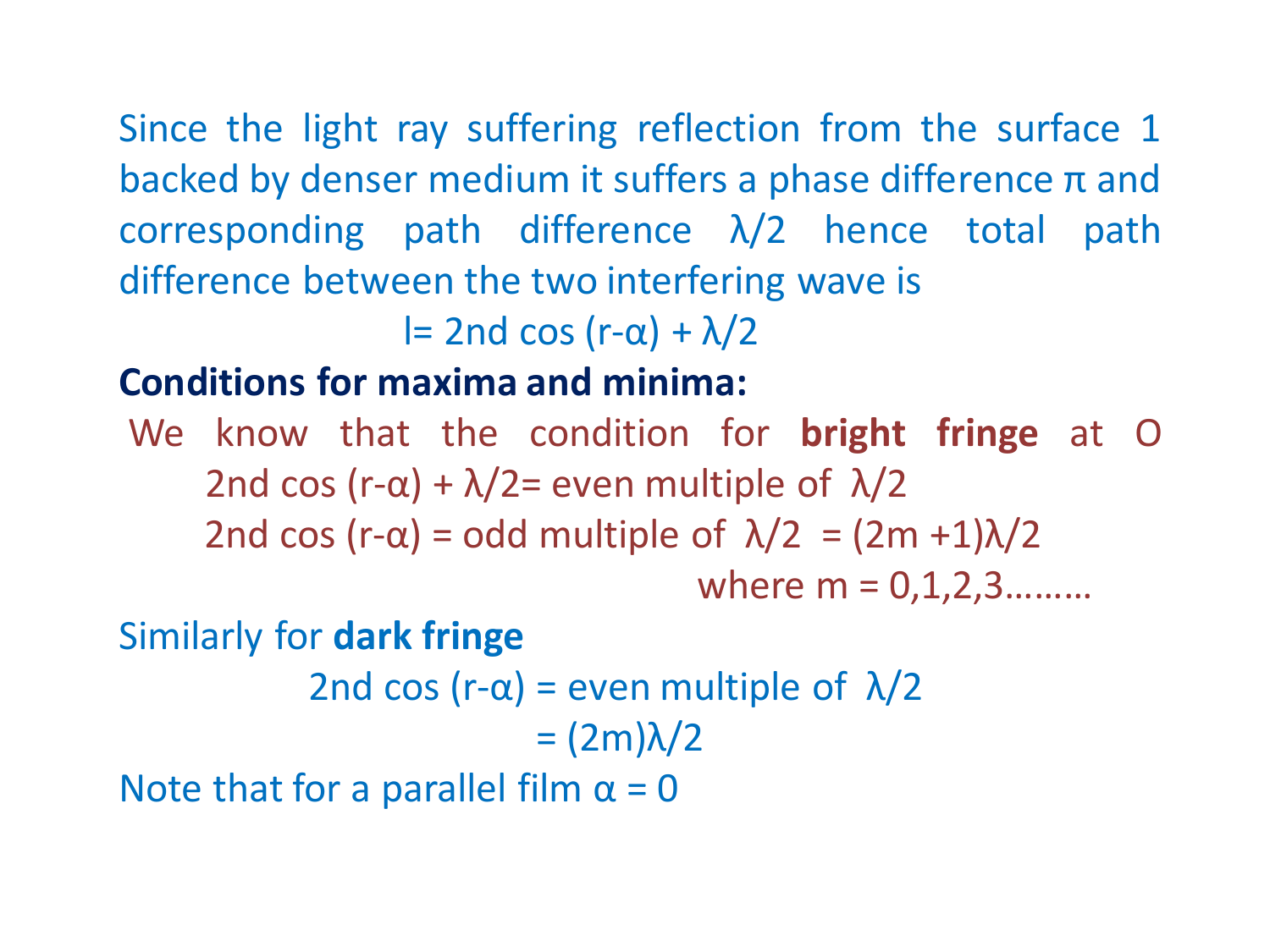## **Fringes with monochromatic light :**

Since n, r,  $\alpha$ ,  $\lambda$  are constants so order no of bright and dark fringe only depend on the value of d. Where d is practically zero, the path difference between the two rays is  $\lambda/2$ . Hence we get dark fringe there.

If the film is extremely thin then  $d=0$  for the whole film, then the film surface will be perfectly dark even for white light also.

If  $\alpha$  =0, then for oblique incidence film surface will be dark bright and dark according as the value of angle r . If a parallel beam incident normally on the film , then the whole surface will be bright or dark depending upon the value of d.